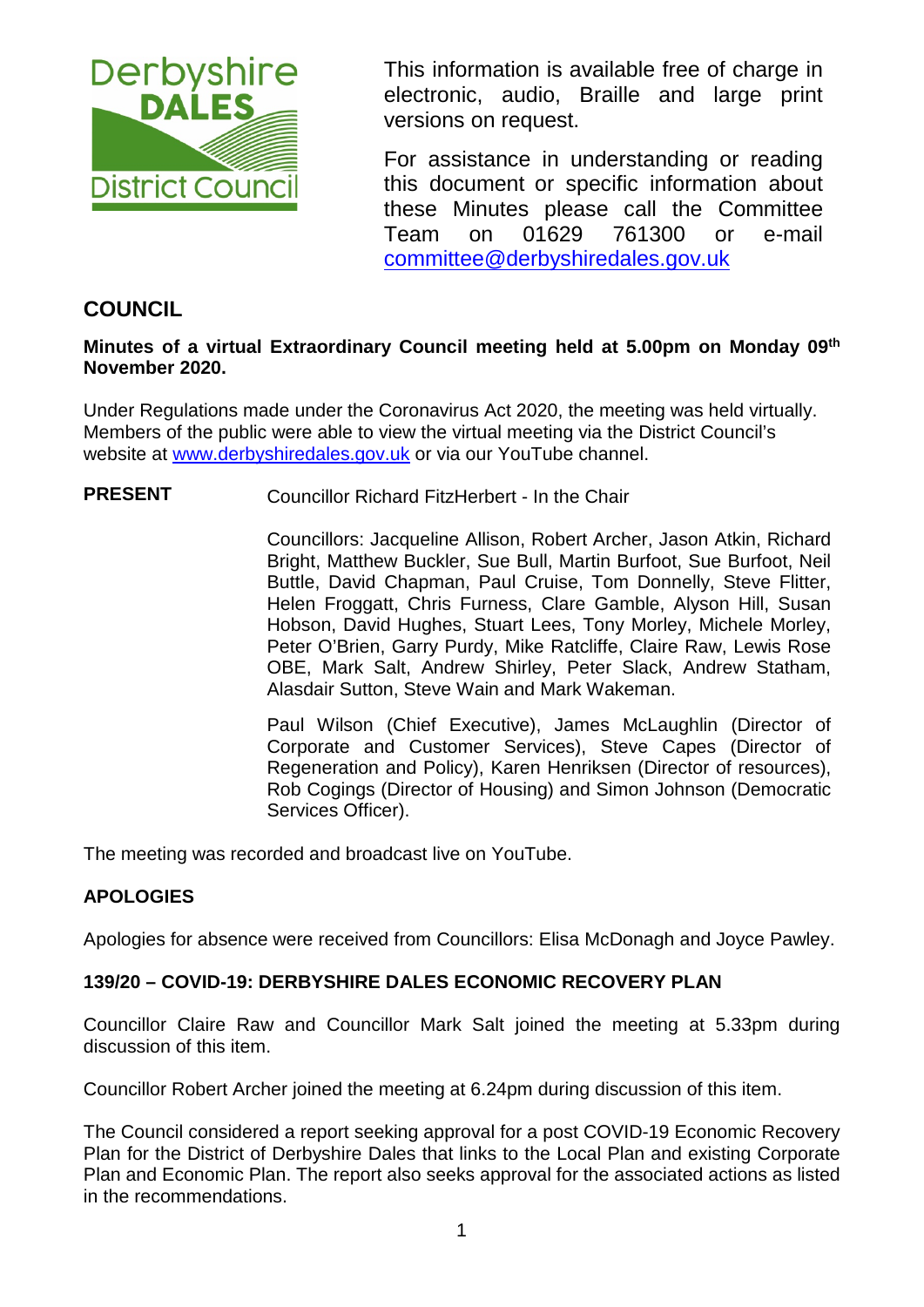The District Council, as the principal place-shaping agency for the Derbyshire Dales, has a key role in leading the economic recovery of the district. The Emergency Committee on 11 June 2020 agreed to:

- 1) Conduct a rapid updating analysis of available data, to assess the resilience and impact of COVID-19 on different elements of the local economy, and to assess which elements might need more action to help stimulate a lasting economic recovery
- 2) Develop a Derbyshire Dales Recovery Plan, based on the recently-adopted Derbyshire Dales Economic Plan 2019-2033, underpinned by the economic assessment referred to in (1) that seeks to build a prosperous, sustainable economy. In doing so it would set out and prioritise both re-purposed and potential new interventions considered necessary, and what new resources are required to achieve these.

This work is not being carried out in isolation from that being undertaken in other agencies. Work has started at the D2N2 and county levels to plan for the recovery of the wider region. It is known from past experience that the needs of the Derbyshire Dales are unlikely to attract the highest priority in such plans. Despite best efforts from officers and Members, the Dales has in the past struggled to gain full potential from regional and county led activity. Nevertheless, the District Council participates fully in such activity and the Derbyshire Dales Economic Recovery Plan has benefitted from it.

The recovery 'architecture' in Derby and Derbyshire fits within the Local Resilience Framework, and comprises:



The Strategic Recovery Group is tasked to align recovery activity from COVID-19 in a way that makes the most of the opportunities that will come with new ways of living and working. Membership includes:

- County/City/District councils
- NHS England, and Public Health England
- Police, and Fire and Rescue Service
- Ministry of Housing, Communities and Local Government
- D2N2 Local Enterprise Partnership
- Peak District National Park

District Council Officers participate actively in the Strategic Recovery Group and its subgroups. Their work to date has been very helpful in shaping and informing this Derbyshire Dales Economic Recovery Plan. In order to help other agencies understand better the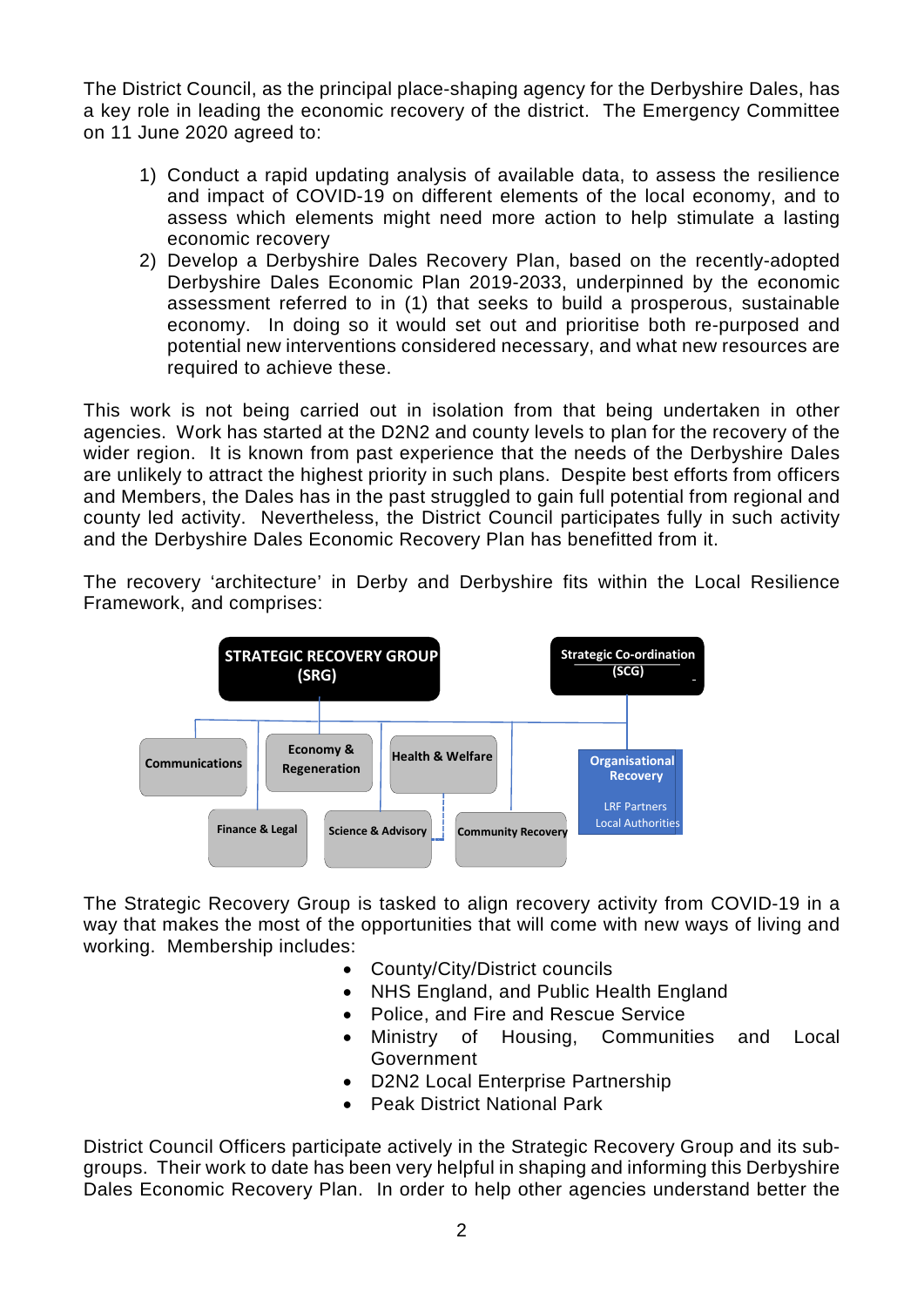needs of the Derbyshire Dales, the Rural Economy Position Statement (Appendix 1) has been prepared, which Members are asked to endorse.

The Strategic Recovery Framework for Derby and Derbyshire uses the following model to illustrate that recovery encompasses social, economic and environmental considerations:



Although Coronavirus itself is primarily a public health issue, lockdown has meant that this is very much an economic and a social crisis. The economy will feature front and centre in the Derbyshire Dales Recovery Plan, because businesses and jobs mean incomes and wellbeing. It has been well documented that high quality jobs lead to better living standards and COVID-19 has sharply highlighted the fact that poor living standards mean poor health and social problems. Therefore economic recovery is a key driver for social recovery.

In light of the recommendations, a request to defer Recommendation 3 was moved by Councillor Peter O'Brien seconded by Councillor Clare Gamble and was put to the vote as follows:

> 3. That Recommendation 3 be deferred, pending further information from Officers, on the supplementary revenue budget for any immediate revenue costs for the purposes of recruitment, up to £50,000 in 2020/21, to be financed from the Economic Development Reserve.

**Voting:**

| For                | З  |
|--------------------|----|
| <b>Against</b>     | 25 |
| <b>Abstentions</b> | 4  |

The Chairman declared the amendment LOST.

The substantive motion was then put to the vote, as follows:

It was moved by Councillor Garry Purdy, seconded by Councillor Tony Morley and

| <b>RESOLVED</b> |  | 1. The Derbyshire Dales COVID-19 Economic Recovery Plan is |  |  |  |
|-----------------|--|------------------------------------------------------------|--|--|--|
|                 |  | approved.                                                  |  |  |  |

2. Revenue costs be built into the draft budget for 2021/22 and Medium Term Financial Plan for consideration by Council in March 2021.